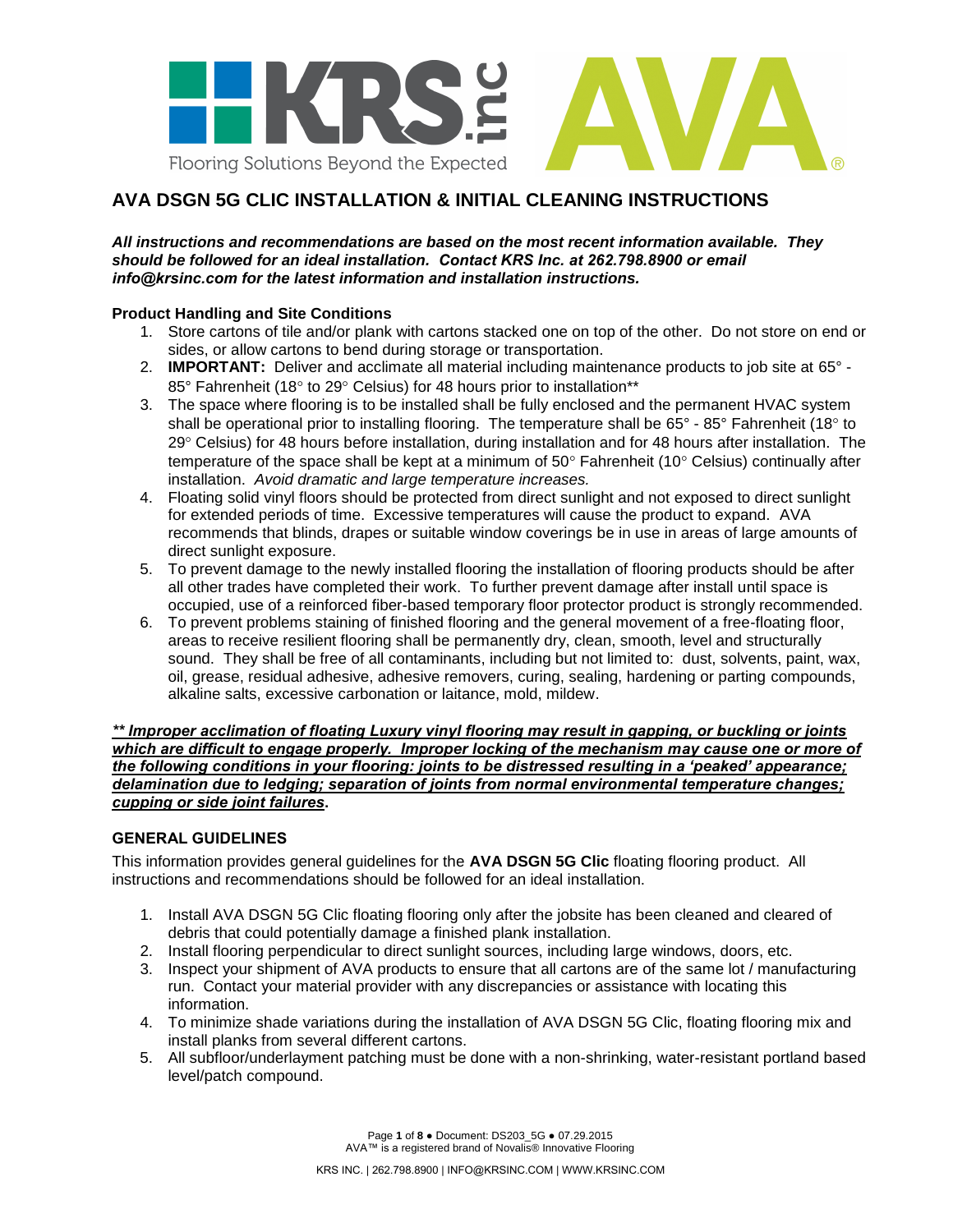

- 6. The maximum room size suggested is limited to 30 linear feet with 5/16" spacing gap around the perimeter. AVA DSGN 5G Clic floating flooring product can grow if the temperature in the room increases by 18° F (7°C). For installations larger than 900 square feet (83.6 m<sup>2</sup>) or runs longer than 30 feet (9 meters) control joints must be installed with a minimum of 5/16" (8mm) gap between the installed molding.
- 7. Doorways and archways 6 feet or less in width must have a suitable "T" molding installed as control joint to allow for normal product movement between rooms. A minimum of 5/16" gap is to be allowed on either side of the installed track for the molding.
- 8. Do not use tapping blocks, adjustable spacers (screw type) or other tools common to hardwood and laminate flooring installation. These tools will damage the vinyl flooring and prevent proper locking of the joint mechanisms.
- 9. This product cannot be installed with full spread adhesives. The use of any sort of adhesive during the installation will void the product warranty.

# **Approved Substrates**

The following are approved substrates for installation of AVA Commercial Luxury Vinyl Flooring. See the next section for proper testing and substrate preparation prior to installing your AVA floorcovering.

- **All substrates regardless of composition must be smooth and flat to within 3/16" (4.76mm) in 10 feet or achieve an "F32" rating by use of mechanical grinding/sanding or suitable portland based patch/level compound.**
- APA registered underlayment, sanded face exterior grade with minimum rating of C-C plugged face
- APA registered exterior grade plywood sanded face with ratings as follows: APA A-B, A-C, B-B, B-C, C-C plugged face
- Single layer Sturd-I-Floor rated panels (minimum 23/32" thickness) with sanded face. Check for jobsite damage before using as underlayment if panels were exposed to construction traffic or weather prior to installation.
- APA Rated underlayment veneer panels
- Properly prepared and well bonded existing resilient floor covering
- Cement Terrazzo, Epoxy terrazzo, ceramic tile, marble must be properly prepared; all grouts are patched with appropriate patching compounds or leveler.
- Certain metal floors all gaps are patched with appropriate patching compounds or leveler.
- Old adhesive residue- must be properly prepared with embossing leveler
- Radiant heated floors where heat does not exceed 85°F (29°C)

The following are not approved substrates for installing AVA DSGN 5G Clic floating flooring:

- Rubber, cork or asphalt tiles
- Textured or cushion backed resilient flooring
- "Sleeper" floor systems
- Plywood floors that have been installed directly over a concrete slab
- Luan, OSB, particle or chip
- Masonite™ or other hardboard underlayment
- CCA (pressure treated), oil treated or other coated plywood
- CDX or other plywood with knots or open defects
- Underlayment made of pine or other soft woods
- Hardwood flooring
- Paint, wax, oil, grease, residual adhesive, mold, mildew, and other foreign materials that might prevent floating planks and tiles from natural movement
- Other uneven or unstable substrates.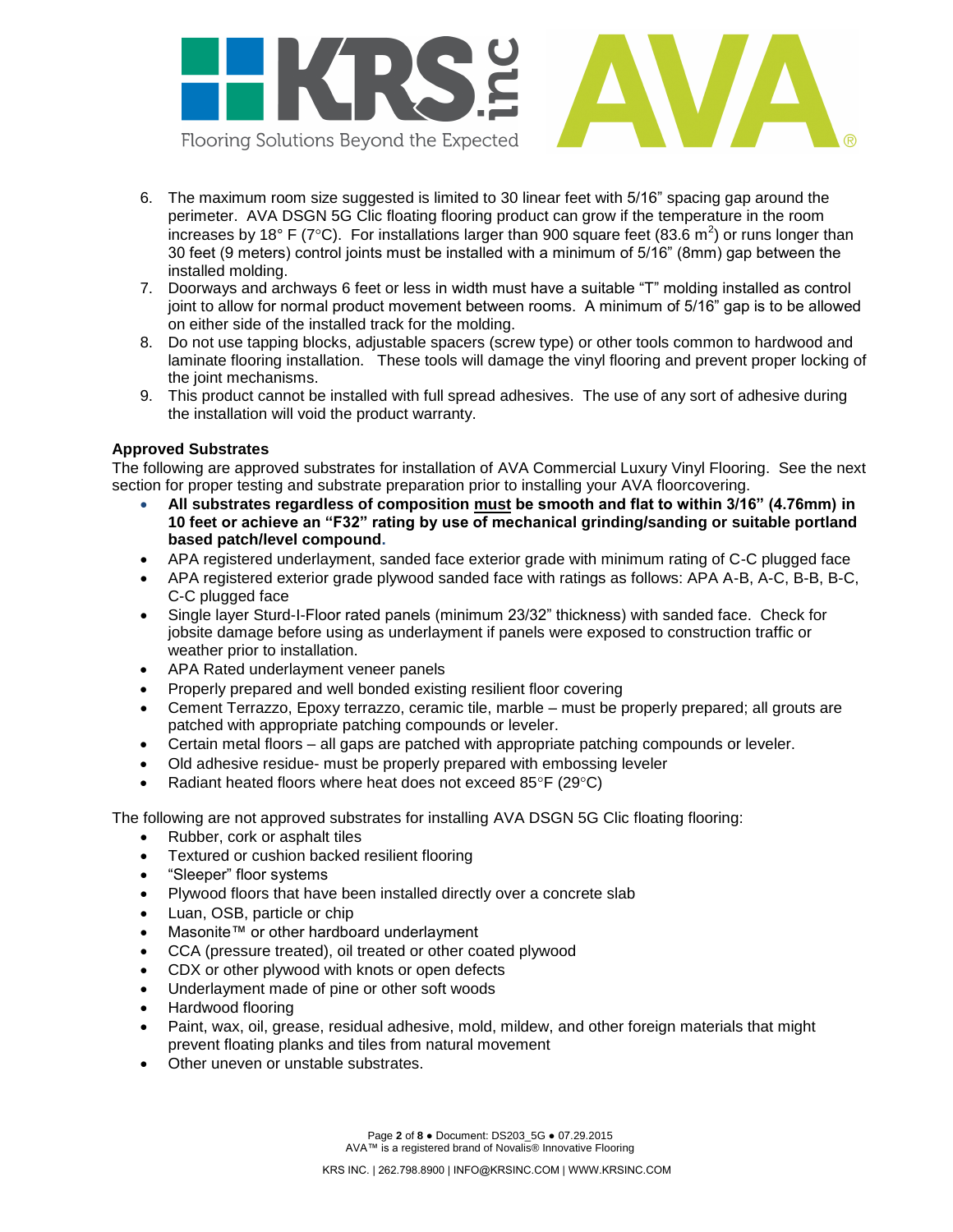

# **SUBFLOOR INFORMATION**

Although AVA DSGN 5G Clic floating flooring is designed to be a "floating" floor installation, proper preparation of the subfloor is still a major part of a successful installation. Roughness or unevenness of the subfloor may telegraph through the new AVA DSGN 5G Clic floating flooring, resulting in an unsightly surface and cause excessive wear on high spots.

### **Substrate Preparation**

All substrates must be properly prepared and tested according to the following guidelines.

1. Concrete Subfloors

*Although AVA DSGN 5G Clic floating flooring is not susceptible to damage from moisture, excessive subfloor moisture is an ideal breeding ground for mold, mildew and fungus-all of which can contribute to an unhealthy indoor living environment. Use of a suitable vapor barrier is recommended.*

- a. Concrete slab construction shall be in accordance to industry standards for specification related to concrete mix design, curing methods and drying times to prevent moisture problems.
- b. On-grade and below-grade slabs should be installed with a suitable vapor retarder directly underneath the concrete slab.
- c. New concrete shall be properly cured and dried prior to the installation of floor covering. Curing agents, surface hardeners and other membranes or compounds shall be mechanically removed immediately after initial cure to allow the slab to properly dry before installation. Approximately 30 days per 1" of slab thickness.
- d. All concrete substrates, regardless of grade or age of slab, must be properly tested using one of the methods outlined below for warranty to apply. Acceptable test method is the ASTM F 2170 In Situ Relative Humidity. Testing shall be conducted according to the relevant ASTM documentation and instructions of the manufacturer of the testing equipment. Consult AVA for Novalis adhesive technical bulletins for acceptable RH % levels.
- e. Concrete Alkalinity / pH Test shall be conducted in accordance with ASTM standards and instructions provided by the adhesive manufacturer. Acceptable level of pH in the substrate is 7.
- f. Concrete Slab Preparation
	- i. Concrete slabs shall be clean and smooth prior to installing floor coverings. Remove all sealers, curing agents and compounds, grease, oil, adhesive removers, old adhesive residue, dirt, paint, etc. to ensure a clean bond surface for the adhesives.
	- ii. Concrete floors shall be smooth and level to prevent irregularities, roughness or other defects from telegraphing through the new resilient flooring. The surface of the slab shall be flat to within 3/16" in 10 feet.
	- iii. Uneven areas should be mechanically ground to smoothness.
	- iv. Cracks, depressions or other similar irregularities should be leveled using a suitable portland based level/patch compound. Follow the patch manufacturer's instructions regarding mixing and applications.
	- v. Overly porous, dusty, flaky or soft concrete surfaces are not suitable for resilient floor coverings. It may be necessary to mechanically remove the top layer concrete in such cases and/or these surfaces may need to be primed and covered with a cement based underlayment compound. Follow the patching or leveling compound manufacturer"s instructions regarding preparation of the concrete surface, priming, mixing of the product, thickness of application and drying time for resilient floor covering installation.
	- vi. Expansion joints, isolation joints, control joints or other moving joints in the concrete slab shall not be filled with patching compound or covered with resilient flooring.
	- vii. Use of vapor barriers is allowed under AVA DSGN 5G Clic floating flooring as long as proper ventilating space is allowed around the perimeter of the room for moisture and vapors to escape the substrate.

#### 2. W**ood Subfloors**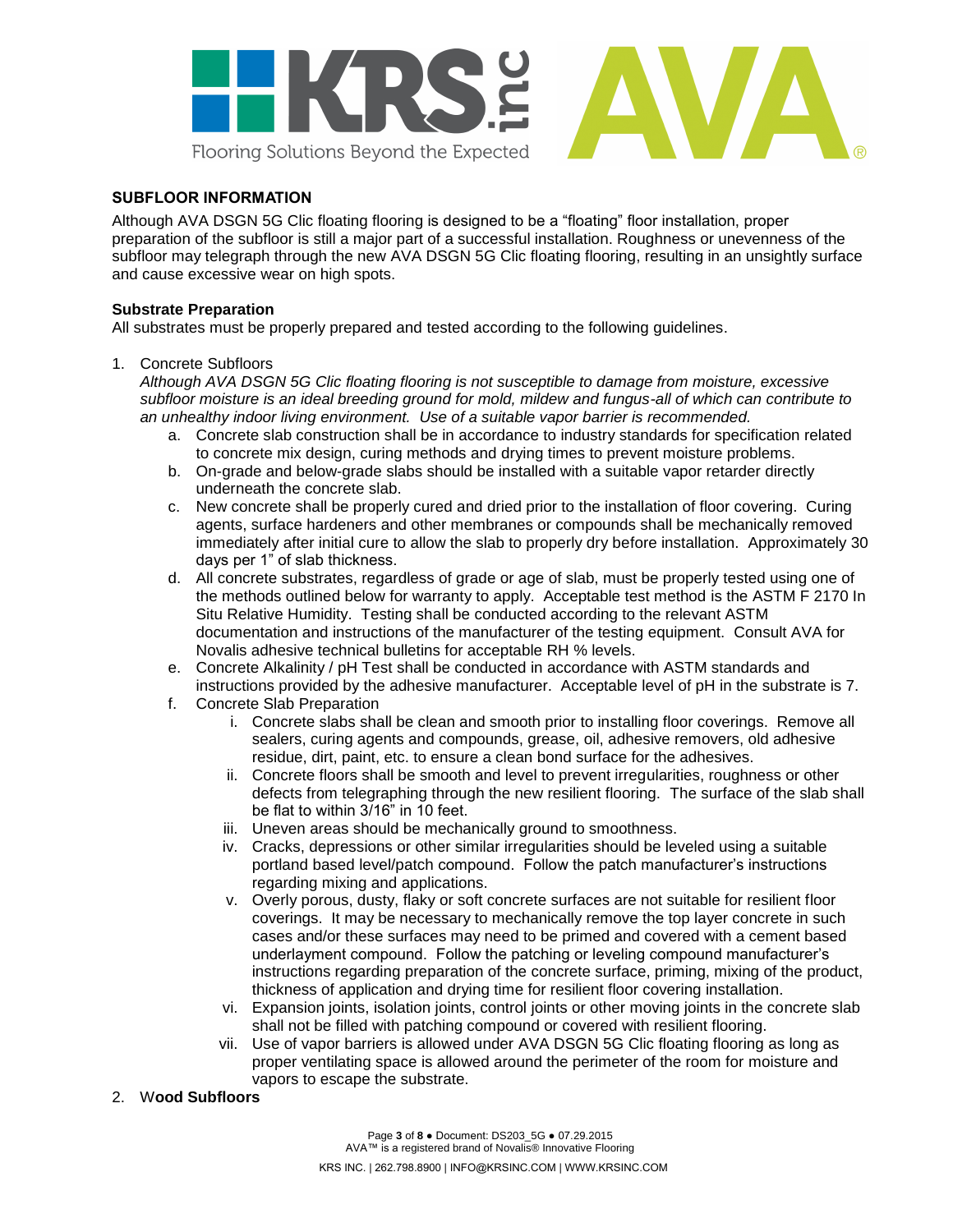

- a. All wood panels for use under AVA DSGN 5G Clic floating flooring must be smooth, flat, structurally sound and free of deflection.
- b. A combination of wood subfloor and panel underlayment construction shall be a minimum of 1" in total thickness.
- c. There shall be at least 18" of well-ventilated air space beneath all wood subfloors. Crawl spaces shall be insulated and protected by a suitable vapor barrier.
- d. Wood subfloors installed directly on concrete or over "sleeper" joist systems are not acceptable for use under AVA Resilient Flooring.
	- i. Panels designed as suitable underlayment shall be at a minimum  $\frac{1}{4}$ " in thickness, dimensionally stable, fully sanded face to eliminate grain texture or show through, and have a written manufacturer"s warranty and installation instructions
	- ii. Panels shall also be free of substances such as ink, fillers and resins which may lead to staining of the resilient flooring, and have all knots, voids and defects properly plugged and sanded.
- e. Panels shall be installed according to manufacturer"s instructions regarding stapling pattern, sanding and filling of joints, and acclimation to installed environment.
	- i. AVA will not cover or accept responsibility for joint telegraphing, either as a "ridge" or "valley"; grain or texture telegraphing; discoloration of finished flooring due to materials used for filling of voids and defects in the face of the underlayment
- f. Unacceptable substrates shall be covered using a  $\frac{1}{4}$ " or thicker panel underlayment recommended for commercial use. Follow underlayment manufacturer"s installation instructions fully.
- 3. Existing Resilient Flooring
	- a. When installing AVA DSGN 5G Clic floating flooring over existing resilient floors, the existing flooring must be:
		- i. Single layer only
		- ii. Thoroughly stripped of all wax, floor finish, dirt and other contaminants that may affect adhesive bond
		- iii. Be firmly bonded to the substrate
		- iv. Flat and smooth with no curling edges or loose seams
		- v. Dry and free from excessive moisture. All concrete floors shall be tested for moisture regardless of age or grade level. Do not assume that an existing floor is free of moisture related issues. Conduct testing per Section 1.d above.
		- vi. Must not be of a cushion back, floating, or perimeter bonded floor
	- b. AVA is not responsible for problems leading to or from indentations, telegraphing of old floor or adhesion release of old floor after the AVA DSGN 5G Clic floating flooring is installed.
- 4. Old Adhesives
	- a. Adhesive residue shall be properly prepared prior to the installation of AVA DSGN 5G Clic floating flooring. It is recommended that mechanical scraping or grinding be used as a primary means of removing old adhesive residue.
	- b. Residues include, but are not limited to carpet, vinyl, VCT, and or wood flooring adhesives.
	- c. Black cutback/asphalt adhesives shall be scraped by hand to remove any loose patches, trowel ridges and puddles so that only a thin residue layer remains. This layer shall then be properly covered using a portland based level/patch compound properly mixed with the manufacturer"s recommended latex/acrylic additive.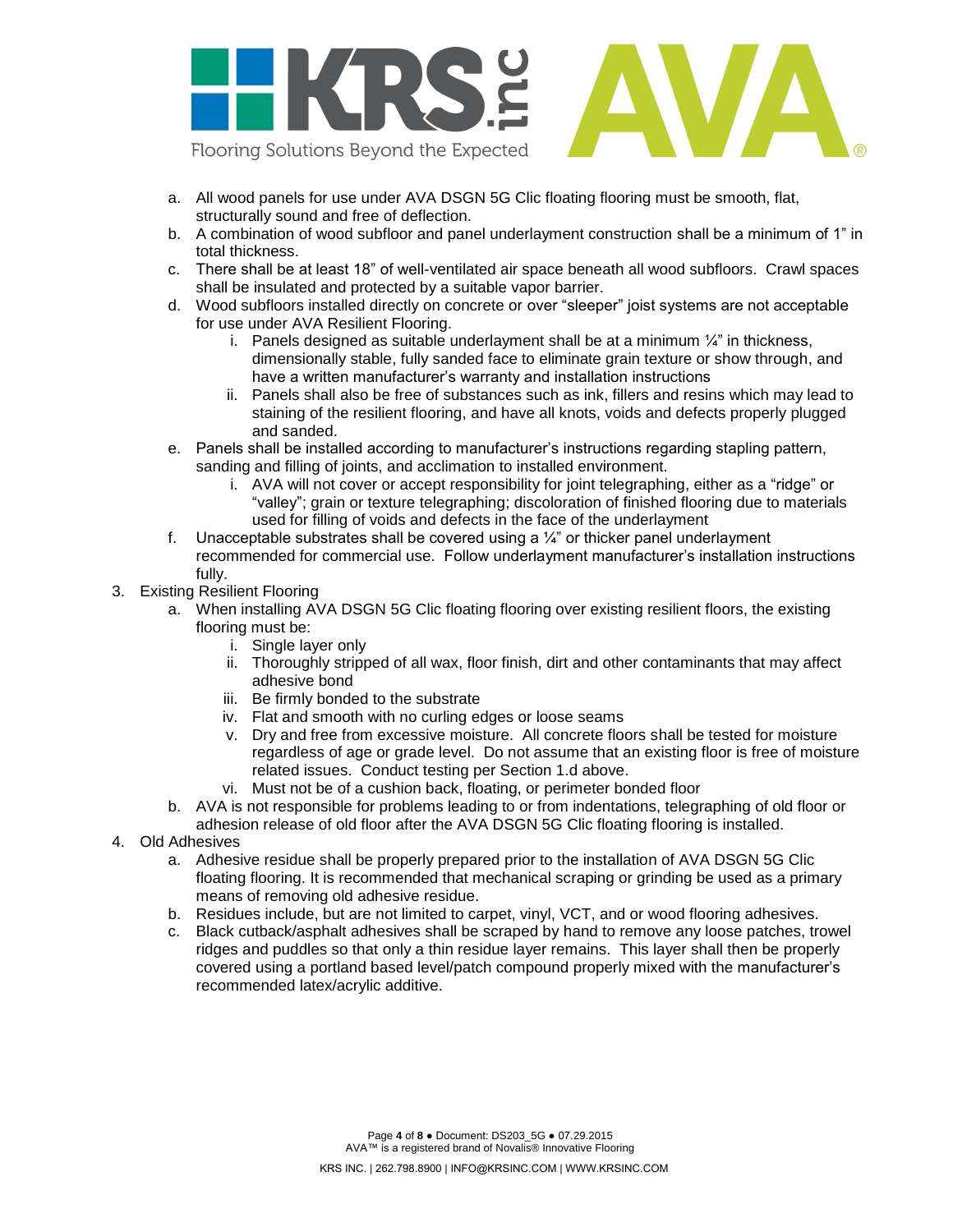

- d. If chemical/liquid adhesive removers are utilized, the manufacturer"s recommended instructions for cleaning after use of the remover shall be followed fully. AVA is not responsible for any adhesive failures, indentation, bubbling, or delamination of new flooring due to improper cleaning of residue left from liquid adhesive removers.
- 5. Other substrates

### WARNING!

DO NOT SAND, DRY SWEEP, BEADBLAST, SHOTBLAST OR USE ANY OTHER MECHANICAL MEANS TO PULVERIZE EXISTING TIEL FLOORING, BACKING, LINING FELT, ASPHALTIC "CUT-BACK" OR ANY OTHER ADHESIVES. THESE PRODUCTS MAY CONTAIN ASBESTOS FIBERS AND/OR CRYSTALLINE SILICA. AVOID CREATING DUST. INHALATION OF SUCH DUST IS A CANCER AND RESPIRATORY TRAC T HAZARD. SMOKING BY INDIVIDUALS EXPOSED TO ASBESTOS FIBERS GREATLY INCREASES THE RISK OF SERIOUS BODILY HARM. UNLESS POSITIVELY CERTAIN THAT THE PRODUCT IS A NON-ASBESTOS CONTAINING MATERIAL, YOU MUST PRESUME IT CONTAINS ASBESTOS. REGULATIONS MAY REQUIRE THAT THE MATERIAL BE TESTED TO DETERMINE ASBESTOS CONTENT.

- **a.** Cement terrazzo, epoxy terrazzo flooring, stained or painted concrete and metal floors may be suitable for installation and need to be properly prepared for adhesion. Most will need to be prepared with a suitable Portland-based cement patching compound, see manufacturer"s recommendations for use and preparation of subfloor. **Contact KRS Inc. at 262.798.8900 or email info@krsinc.com for these installations.**
- b. Ceramic, porcelain, marble and granite tiles are suitable as substrates when the following conditions are met:
	- i. Tiles must be properly bonded with intact grout joints and free of cracks
	- ii. Surface of tile and grout joints should be free from sealers, coatings, dirt and contaminants.
	- iii. Properly prepare the surface of tiles by grinding any high areas and using a suitable Portland based level/patch compound and primer to fill in all low areas. Follow leveling compound manufacturer"s recommendations for surface preparation and application of product.
- c. The following are not suitable substrates for installation of AVA Flooring: rubber, cork, or asphalt tiles; and any other material covered in the sections above and listed as unsuitable.
- d. Unsuitable substrates should be covered with an approved  $\frac{1}{4}$ " wood underlayment or suitable Portland based level/patch compound. Always follow the manufacturer"s recommended practices when covering an existing substrate.

### **Installing AVA DSGN 5G Clic Floating Flooring**

### **Description**

AVA DSGN 5G Clic floating flooring is designed with an angle/drop mechanism with a secure locking clip, which is installed differently than the traditional angle/angle installed floating flooring. The 5G flooring requires that the top or long sides be installed first by engaging the joint at a shallow angle (25°) and then slide the piece to line up the short or right side drop lock mechanism. The end joints with the 5G drop mechanism should be carefully placed with the top side lightly touching the adjoining tile/plank. After engaging the top/long side joint at a shallow angle, the end/side joint can be firmly pressed into place until it "clicks".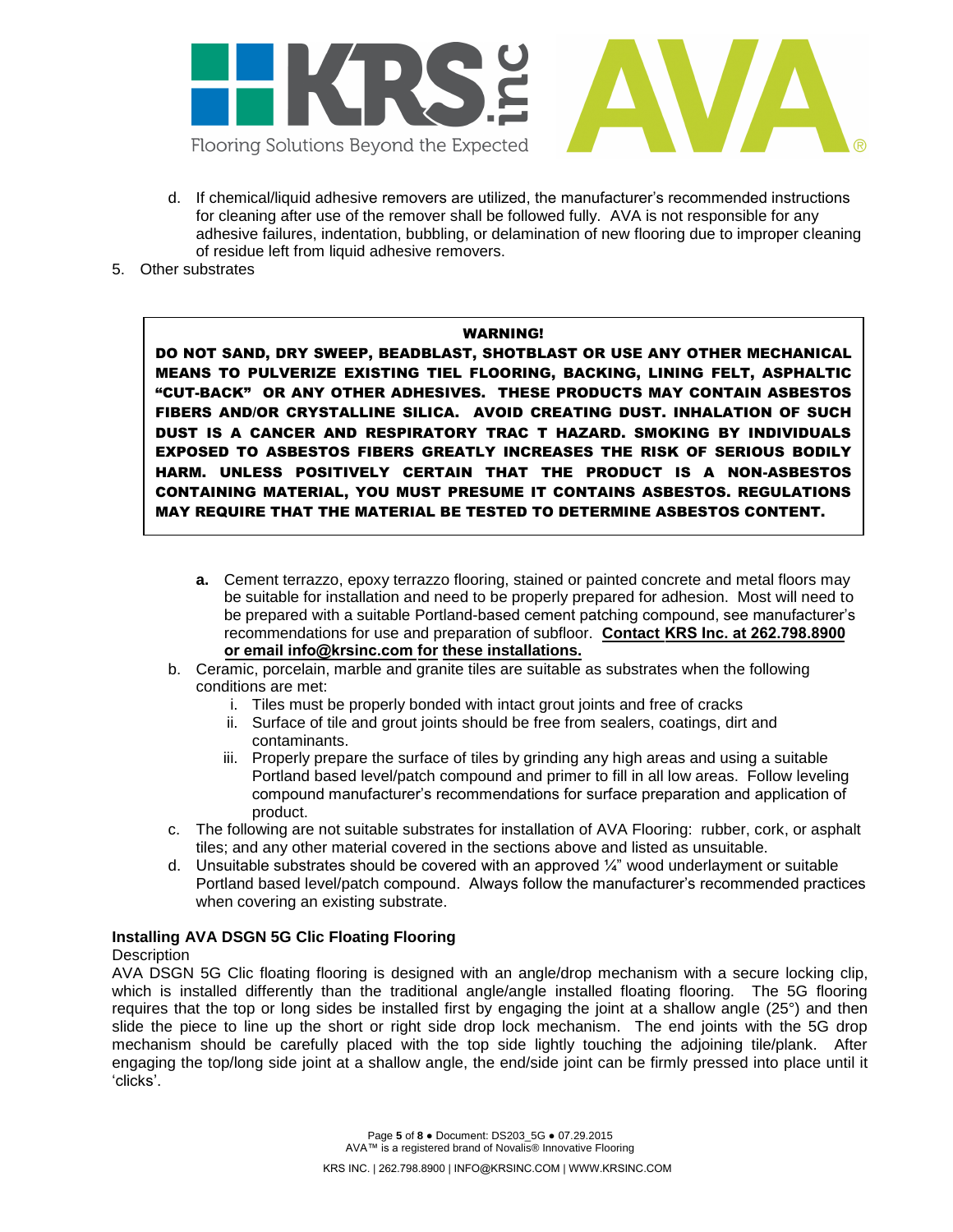

#### *NOTE: The 5G drop lock joints cannot be 'lifted' or angled apart when removing or repositioning a plank or tile. To remove a plank or tile, first disengage the top/long angle joint by lifting at a slight angle while pulling the complete rows away from each other. Then simply 'slide' the drop joint apart along the floor. Failure to slide this joint apart will damage the drop lock mechanism and prevent proper re-installation of the affected plank or tile.*

- 1. General
	- a. AVA DSGN 5G Clic floating flooring is designed to be installed as a "floating" floor. Do not secure individual planks or tiles to the subfloor with mechanical fasteners or adhesives. Always undercut all doorjambs. Do not install cabinets or kitchen islands on top of AVA DSGN 5G Clic floating floors.
	- b. Use of a small, soft bristle brush to clean the joints prior to locking will ensure that there is no debris which will cause stressing or failure of the joint after interlocking the pieces together.
	- c. Use care when installing wall moldings and transition strips to not fasten through AVA DSGN 5G Clic floating flooring planks or tiles.
	- d. When using more than one carton, make sure that the cartons are all the run number. Different runs may have variations in color, texture or gloss so they should not be mixed in the same room.
	- e. AVA plank simulates wood planks, and can be installed in the same pattern as a wood plank floor in a random pattern, staggered design. Planks are best in appearance when lying parallel to the longest walls in the room.
	- f. AVA products can be cut using a tile cutter or a utility knife. Keep knife blades sharp for easy, accurate and safe cuts. Fit tiles to walls, columns, door jambs, etc. using the same methods other floor tiles; overlap, pattern scribe, wall scribe and free hand.
	- g. If it is necessary to heat the tiles to achieve a cut, heat slightly from the back only with minimal heat setting (a standard hair dryer will produce enough heat). Carefully make cuts with a sharp utility knife on the heated pieces.
- 2. Layout
	- a. Install flooring perpendicular to direct sunlight sources, including large windows, doors, etc.
	- b. It is important to balance the layout of the plank and tile format. Proper planning and layout will prevent narrow piece widths at wall junctures. Determine layout to prevent having less than a half the width or very short length pieces.
	- c. Determine the center of the room by measuring each end wall and marking the center of the wall. Chalk a line across the points and measure to determine the center point. At a right angle to the chalk line, using the center point, chalk another line out to the other walls.
	- d. Be sure to allow for a 5/16" spacing along all walls when determining your starting plank width. On rooms greater than 900 ft<sup>2</sup> (83.6 m<sup>2</sup>) or runs longer than 30 feet (9 meters) control joints with a suitable T-molding must be installed with a minimum of 5/16" (8mm) gap between the sides of the t-molding.
	- e. Dry lay a section of plank from the center line to one wall to determine that the pattern is centered and fit. Border cuts should be measured and should not be less than half the width of a plank. If the cut row falls under these conditions, adjust the first row at the center line to make the centerline match the centerline of the row of planks.

# **3. Installing AVA DSGN 5G Clic Floating vinyl flooring**

- a. Tiles can be cut using a vinyl/ VCT tile cutter or using a utility knife with heavy-duty blades by scoring and snapping tiles carefully along the score line. Use a steel straight edge for cutting tile along the length with a utility knife.
- b. Determine if the starter row will need to cut from the instructions above under 3.Layout. It will be necessary to cut off the unsupported tongue on the edges placed against the wall so that a clean, solid edge is toward the wall.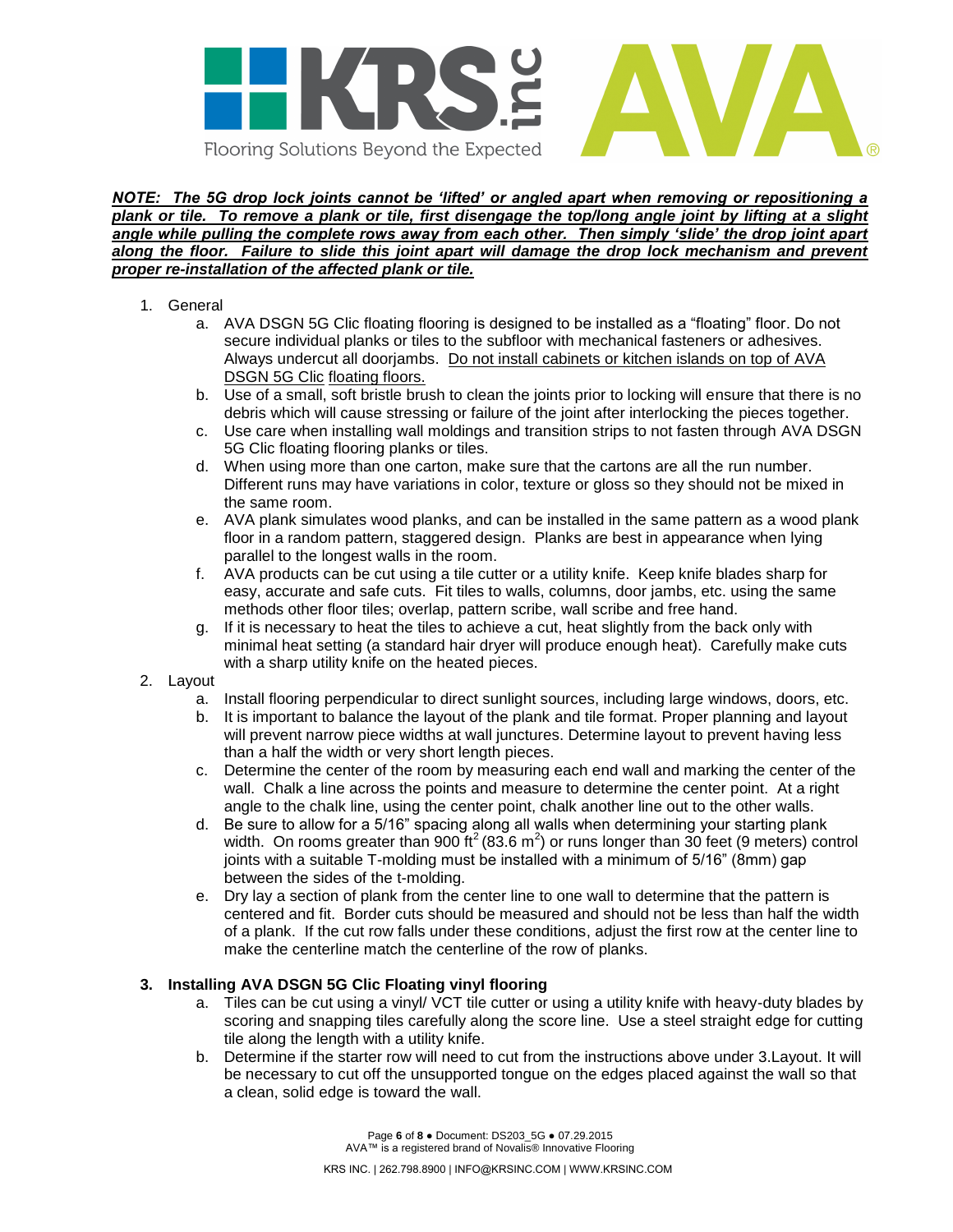

- c. A small, soft bristle brush is recommended to be used to clean the joints of each piece before attempting to lock them together.
- d. From the top, left corner of the room put the first plank in place so both the head and side seam grooves are exposed. Planks are to be installed from left to right. Cut off the tongue on the long side of each piece in the first row with a utility knife.
- e. Install the second piece in the first row by laying the short-end tongue onto the previously installed piece short-end groove. Fasten the piece together by firmly pressing down with your thumb along the seam to lock the planks together. This will engage the 5G locking clip into the piece you just placed; you will hear and feel the pieces lock together as the locking tab engages in the joint. Use of a soft, white No. 2 rubber mallet is also recommended to vertically engage the joint.
- f. Continue in this manner for the rest of the first row. The last piece in the row should be cut to length while maintaining the 5/16" (8mm) expansion space along the perimeter of the room.
- g. Cut a piece in half of the lengths to start the second row or use the cutoff from the previous row, keeping in mind the length requirements above. Install the first piece in the second row by inserting the long side tongue into the groove of the piece in the first row at a low angle (25°) to the installed piece. Then firmly lower the plank while maintaining a slight pressure towards the installed piece. The pieces should fit snugly together and lay flat. **Ensure that expansion space is kept along this wall.**
- h. To install the remaining planks in the second row, first align the long edge tongue into the groove of the previous row at a shallow angle. Slide the piece to the left until the piece meets the previously installed piece.
- i. Firmly lower the piece while maintaining a slight pressure towards the installed piece. The pieces should fit snugly together and lay flat. Engage the short edge joint as in #2 and #4 above.
- j. Work across the length of the room installing pieces in the second row. It is critical to keep these first two rows straight and square, as they are the "foundation" for the rest of the installation. Check for squareness and straightness often while installing the floor.
- k. Use of several 5/16" (8mm) spacer blocks along the first wall will ensure the proper spacing is achieved and that floor does not "walk" back towards the wall during installation.
- l. Continue installing flooring, being certain to maintain a random appearance (planks) or the pattern (tiles) and offset end seams by at least 6". Maintain a 5/16" (8mm) expansion gap at all fixed vertical surfaces. Check to be certain all planks are fully engaged; if slight gapping is noticed or the pieces will not lay flat, simply disengage the long/top side joint and then carefully slide the short/end joint apart. **Do not pull up on this joint as it will damage the locking mechanism!** Reinstall the piece.

# 4. Finishing the installation

- a. When fitting around obstacles or into irregular spaces, AVA DSGN 5G Clic floating flooring can be cut easily and cleanly using a utility knife with a sharp blade. It is often beneficial to make a cardboard template of the area and transfer this pattern to the plank.
- b. Protect all exposed edges of the AVA DSGN 5G Clic floating flooring by installing wall molding and/or transition strips. Use caution to prevent the fasteners from securing the planks to the subfloor. Maintain a gap between all moldings and the top surface of the flooring of .01" (.28mm) or the width of card stock.
- c. Protect the finished AVA DSGN 5G Clic floating flooring installation from exposure to direct sunlight.

### **After Installation**

1. Be sure pieces are set, flat and have tight edges.